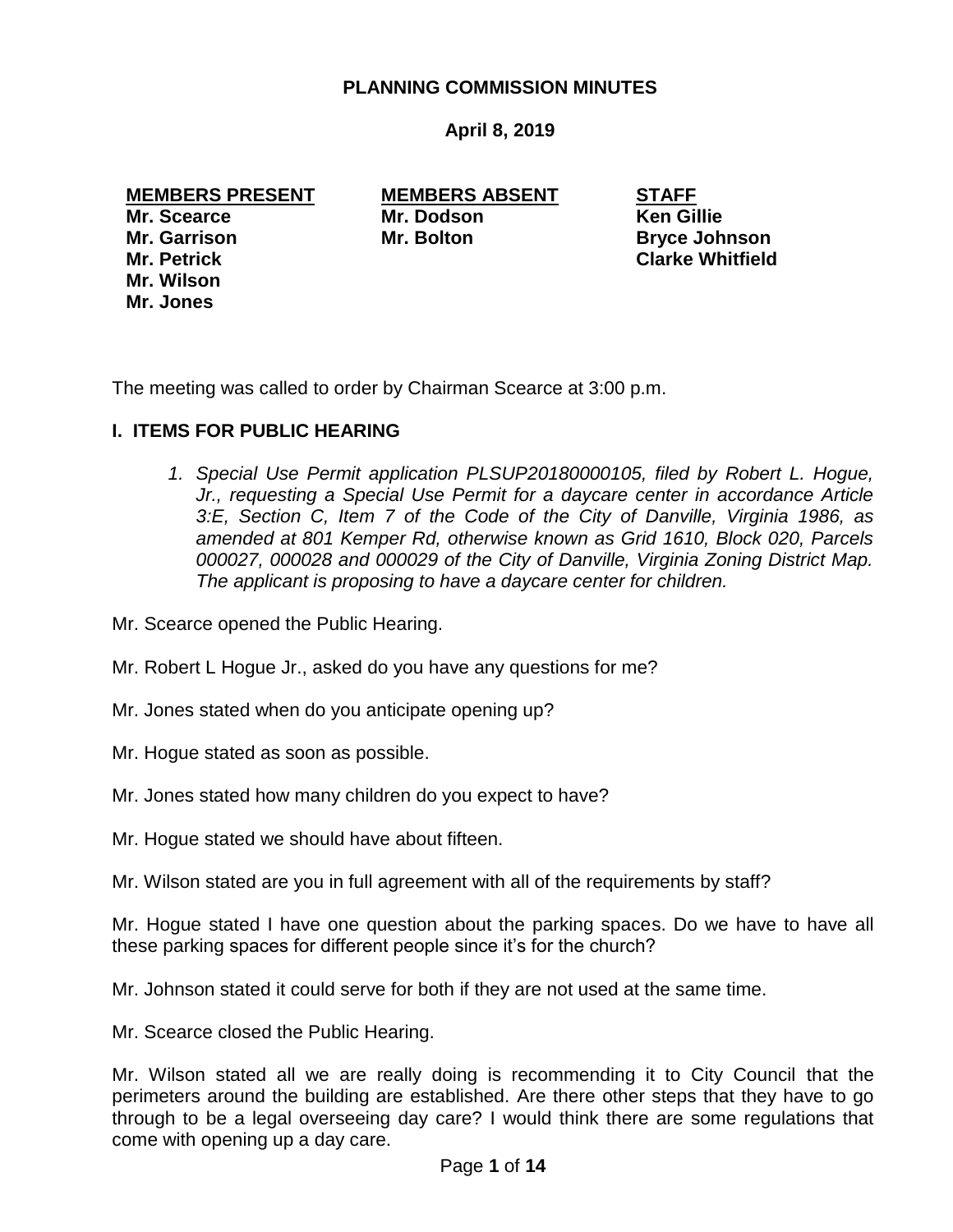Mr. Johnson stated Department of Social Services handles licensing for day cares and they do work with institutions and this would follow under provisions for Religious Day Care.

Mr. Whitfield stated and they also have to get a business license.

Mr. Wilson stated does this kind of need to be done first and those things will come later or has it already been received?

Mr. Johnson stated my understanding is they will need this first before the actual business license will be issued.

### **Mr. Petrick made a motion for approval for Special Use Permit application PLSUP20180000105 subjected to conditions by staff. Mr. Jones seconded the motion. The motion was approved by a 5-0 vote.**

*2. Special Use Permit application PLSUP20190000109, filed by Full Moon Rising LLC, requesting a Special Use Permit for a waiver of minimum lot size and yard requirements in accordance with Article 3.O, Section C, Items 20 and 25 of the Code of the City of Danville, Virginia 1986, as amended at Parcel ID#s 20833, 20834, 20835, and 20837 on Cahill Ct. otherwise known as Grid 1711, Block 006, Parcels 000012, 000011, 000010, and 000009 of the City of Danville, Virginia Zoning District Map. The applicant is proposing to waive the lot size and yard requirements in order to adjust the property lines.*

Mr. Scearce opened the Public Hearing.

Mr. Fred Shanks, stated I'm here to represent Full Moon Rising LLC. With me is Earl Vippen, he is the owner. If you were to look at the plat you will see several gas lines that come from the River. Those non-perpendicular lines are one of the issues and the other issue is the building setbacks and acreage requirements. There is presently two buildings, and one would be on 1A and the other on 1B. The current subdivision plat both of the buildings would be on one lot. We are trying to get one building on each lot. We are proposing to divide the parking lot between the buildings and make that exactly half way between the two buildings. The remainder lot 133A would fill in the use of parking requirement and that is what the plat is trying to achieve. The ordinance of 2004 happened to address that for the purpose of the M-I Zoning. They suggested bringing this light industry which is conforming as of today of the ordinance into compliance. We are here to request a waiver of properties and setback requirements and find that the terms proposed by staff we agree to everything, except the front yard setback of zero like every other lot that has improvements on that street.

Mr. Johnson stated the other properties are basically right on top of the right away.

Mr. Scearce stated we can see by the map that you are very limited on what you can do on the property.

Mr. Shanks stated I will mention not to complicate issues, talking about the ordinance in 2004 allows for this special use permit for nonconforming lots. This particular situation here, that lot that now has two buildings on it, was created in 1949 so obviously nonconforming at the time of the 2004 Ordinance.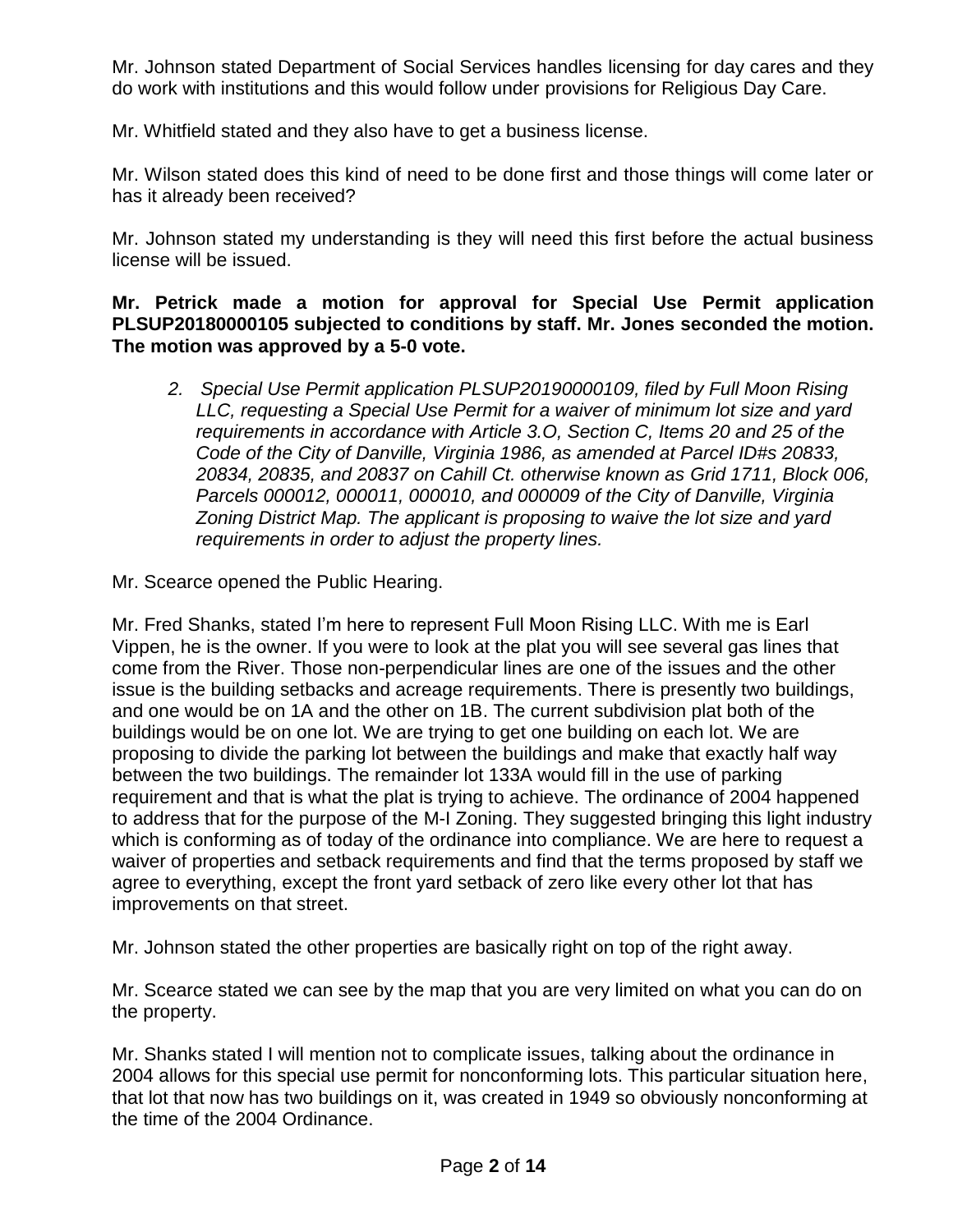Mr. Petrick stated I have a question for staff do you see any issues with maintaining zero setbacks?

Mr. Johnson stated not really we were just trying to have some kind of setback since it is zoned differently across the street and to maintain consistency.

Mr. Jones stated does this property ever have any problem with flooding?

Mr. Shanks stated no.

Mr. Jones stated do you have further use for this property in the future?

Mr. Shanks stated right now it is being used for home school and a gym. Types of uses that allow that, we don't expect anything other than that, if so we will have to come back.

Mr. Scearce closed the Public Hearing.

**Mr. Garrison made a motion for approval for Special Use Permit application PLSUP20190000109 as submitted subject to conditions recommended by staff with one change to Item 2 zero setback from the front. Mr. Petrick seconded the motion. The motion was approved by a 5-0 vote.** 

3. Request to amend Chapter 41 entitled "Zoning Ordinance" of the Code of the City of Danville, Virginia 1986 more specifically Article 2 entitled "General Regulations", Section T entitled "Home Occupations", and Article 15 entitled "Definitions", Section B entitled "Definitions". The purpose is to amend regulations regarding Home Occupations, Bed and Breakfast and Home Share facilities.

Mr. Scearce opened the Public Hearing.

Mr. Paul Liepe stated, I live on Main St. in the Old West End and I wish to speak on the issue of short-term rentals. First I would like to tell you about an online survey taken on Nextdoor for the Old West End neighborhood. On the general question of short-term rentals, there were 22 people who responded, and 21 of them responded favorably. I did not find anyone who responded negatively to homestays, or room rentals, or whatever you would like to call them. But folks were very cautious about whole house rentals. There would need to be some way to limit the number of homes available this way. I do not think anyone wants to create blocks of houses which are all rentals of some kind, particularly whole house shortterm rentals. I think this is particularly important with the possibility of a casino on the horizon. I can imagine a party street developing, and we certainly want to prevent that.

Mr. Liepe stated, I think the whole homestay issue is important to the strategy of growing Danville. Before people can decide to become residents, they first need to stay here. Travelers and families often prefer short-term rentals over hotels. It is actually less expensive and easier to keep your family organized. And those who come for our history would certainly like the opportunity to stay in one of our historic homes in a homestay. I think homestays should be allowed by right in the Old West End Historic District and perhaps the North Danville Historic District, and by Special Use in other residential areas. These historic districts are adjacent to the River District, which includes many of our attractions. These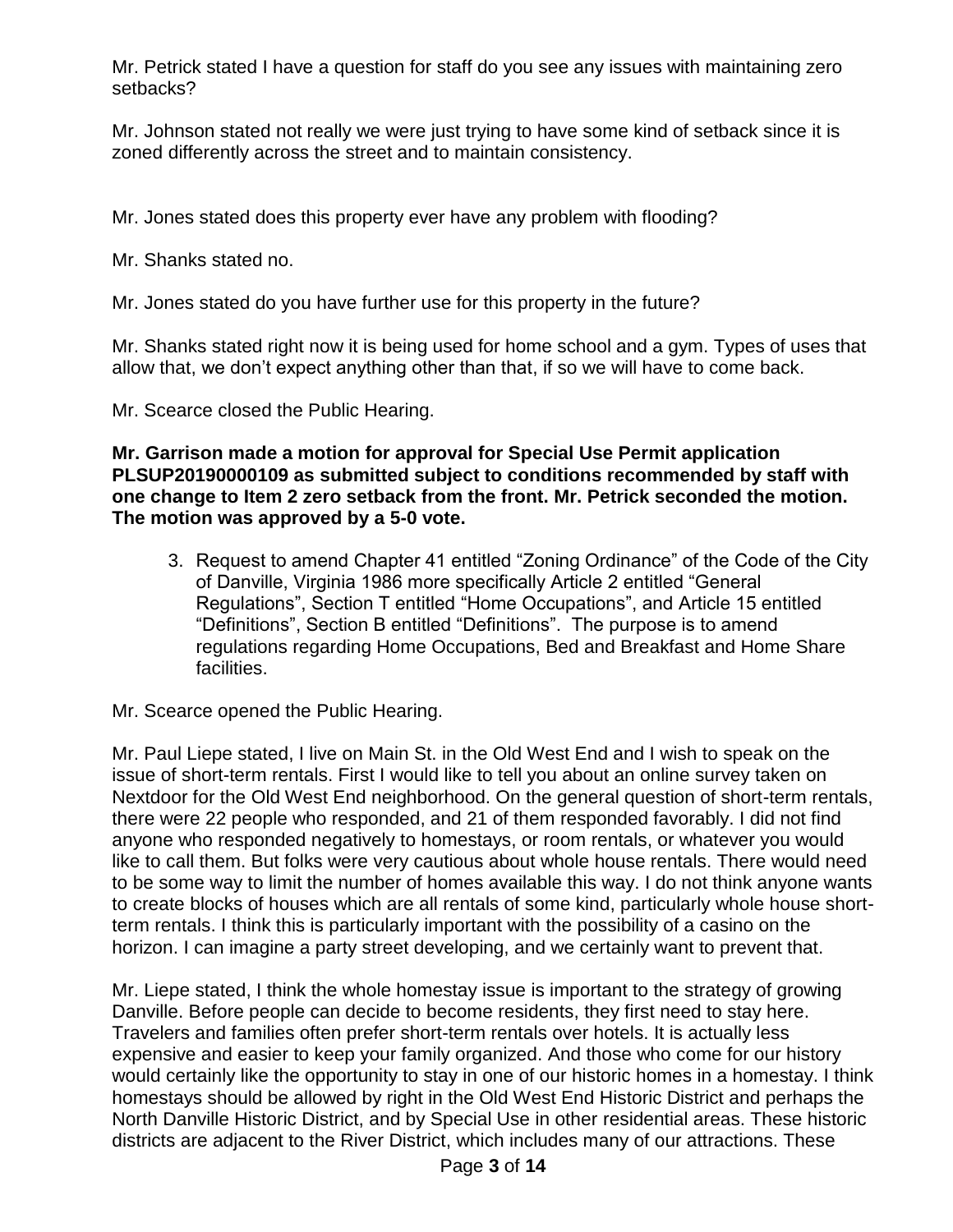districts also include the museum and theatre and other attractions. Both are served by our mainline trolley, along with the River District. With the revitalization efforts going on in the Old West End, allowing homestays might even encourage more rehabs of the historic homes.

Mr. Liepe continued, now I encourage you to support homestays by right in those districts as soon as possible. I realize there are a lot of considerations in these issues. I also suggest that further study of the whole house rentals may be in order. Our experience with homestays, if that is approved now, might lead us to better conclusions in regards to the whole house rentals. Get a little experience first. Thank you.

Mr. Scearce closed the public hearing.

Mr. Scearce asked, in regard to what the gentleman just said, that is what you are recommending that it be by right?

Mr. Johnson stated, for homestay we are recommending it be by right for the entire city. My understanding is he was recommending it be by right for two historic districts only.

Mr. Scearce state, I think he was just trying to ensure he got it in by right.

Mr. Wilson asked, what was the reasoning for the difference between the whole City versus those neighborhoods?

Mr. Scearce stated, that is just he suggested. Staff is recommending it be by right for the whole city.

Mr. Wilson asked, what is the advantage to having it be by right for the whole city?

Mr. Johnson answered, for homestay if someone wanted to rent out a room or two on a short-term basis, it would be treated essentially as a home occupation. They would not have to go through the Special Use Permit request. They would still need to get a business license. If a short-term rental registry, that would be used instead. It would make it a little bit smoother.

Mr. Wilson asked, what if we started running into difficulties with that? What position would that put us in to maybe backtrack?

Mr. Johnson stated, if we start permitting them, we would not be able to stop the ones we permitted. However, staff do not see any issue with permitting the homestays because it is just a room or two.

Mr. Garrison asked, so that would make them grandfathered in if City Council were to require a Special Use Permit again?

Mr. Johnson stated, correct.

Mr. Petrick stated, back in November we recommended approval for a gentleman for what was essentially a homestay situation. From what I recall, there was considerable neighborhood opposition. I know Mr. Liepe stated his survey showed 95% favorable, but to grant this with a blanket right could have considerable opposition, I would think.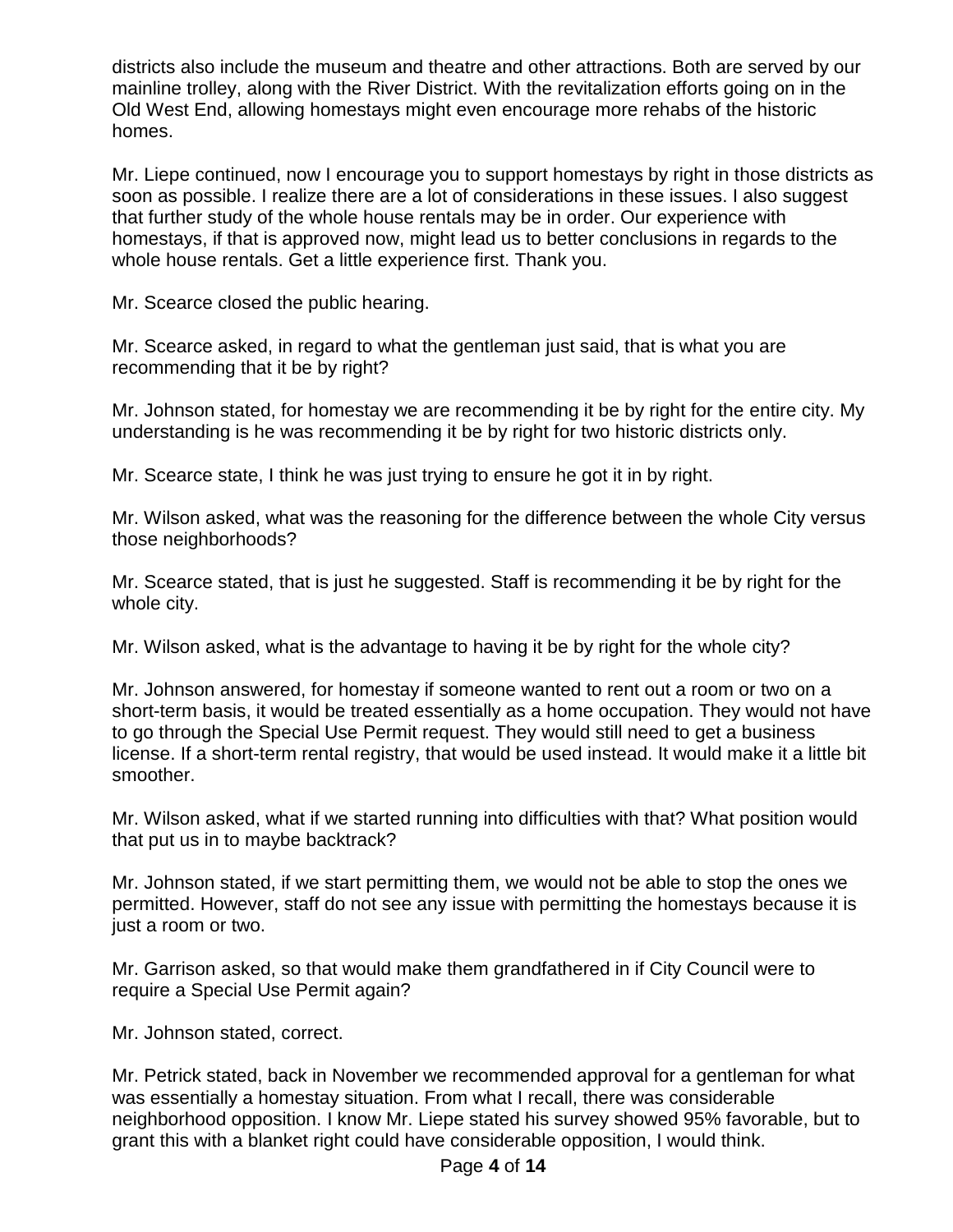Mr. Johnson stated, that is something to consider. The case with the property on W. Main, we considered as a bed and breakfast because that was the only definition we had that would allow him to rent anything in his home, even though what he is doing is essentially a homestay. My understanding is that a lot of the opposition stemmed from the definition of bed and breakfast. It is possible that having a separate definition from bed and breakfast could alleviate those concerns.

Mr. Scearce stated, I think they came around in the end and were for it once we stipulated no banquets and stuff like that.

Mr. Petrick stated, there was something to do with parking.

Mr. Wilson stated, yeah, parking was the major issue. There was an overabundance of parking in the driveway and out to the street. And City Council limited the number of rooms. Those limitations are what changed the mind of neighbors.

Mr. Garrison asked, but that limitation would already be in this definition for homestay?

Mr. Scearce stated, yeah they are spelling it out.

Mr. Petrick stated, but granted as by right you are going to run into issues of density. If you have several of these, a majority of homes in an area that allow this, you are creating an issue in an area that may already have issues with parking, even if there is just one per house.

Mr. Johnson stated, that is true.

Mr. Petrick stated, it is changing the character of the neighborhood.

Mr. Johnson stated, it is similar to having a guest over.

Mr. Petrick asked, if we allow it by Special Use Permit, do we consider density? Do we say there can only be so many per block?

Mr. Johnson stated, you could when looking at it case-by-case. If someone is requesting a Special Use Permit you could say there are already three on this block, and we do not think it is appropriate here.

Mr. Wilson asked, is there a way in which this arrangement, particularly the short-term rental, could be open for abuse, in that people could stay a place a month, then stay another place a month, and another place to stay month? What I am imagining is if I go to Boston for a month, and get a short-term rental for my family, I see an ability to stay in a home. Is there a way people could just go from property to property?

Mr. Johnson asked, are you talking about the homestay or the entire home?

Mr. Wilson stated, the short-term rental.

Mr. Johnson stated, it could. There was a news article a couple weeks ago in which a person was renting out the entire home, and the family actually stayed long enough that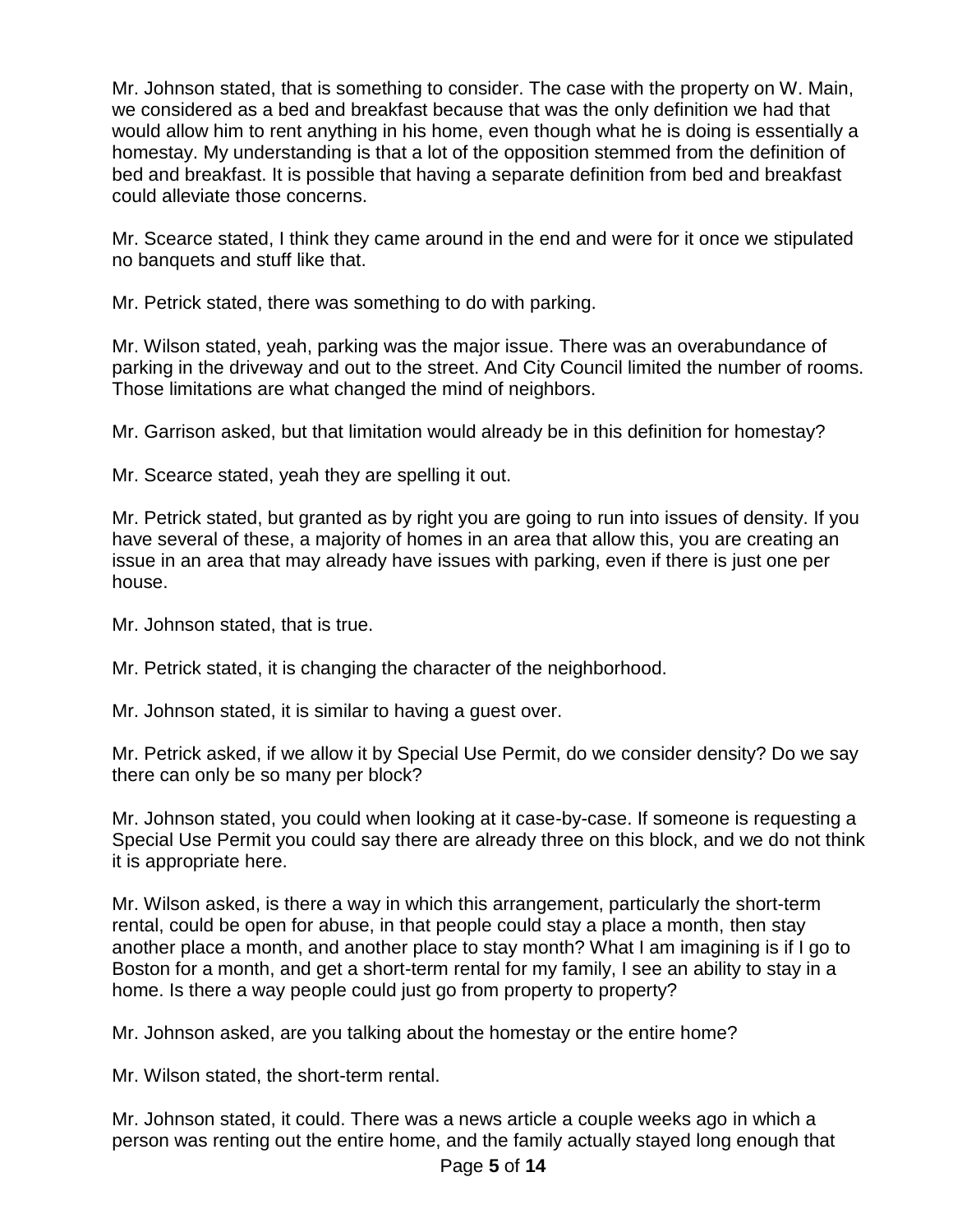they needed to go through an eviction process to kick the people out. It is potentially opening up a can of worms.

Mr. Scearce stated, I am still trying to figure out a way to differentiate between a short-term rental and a regular rental property.

Mr. Petrick stated, one could argue it is already granted by right.

Mr. Scearce stated, yes you could live in your house on a month to month basis. A lot of people do a year lease, but then sometimes at the end of the year it converts to month to month.

Mr. Petrick stated, we are considering short-term rentals as a Special Use. Then again we have to consider, as far as density is concerned, that this is something that can change the character of the neighborhood.

Mr. Johnson stated, we could come back with a recommendation where it is allowed by right with specific conditions limiting the density. Or you could recommend it be by Special Use Permit.

Mr. Scearce stated, we could also tweak the definitions.

Mr. Johnson stated, you could also have a work session to further tweak it out.

Mr. Garrison stated, I was in the City Council work session on March 5 and there was a consensus that they want a way to collect tax, they want something less than a bed and breakfast so that we can have these homestays, and they want some kind of application process so that the City knows a house is renting out rooms on a short-term basis. There is no consensus on a Special Use Permit. Some want it by Special Use Permit. Others do not, they want it by right. I am talking about the homestay. They were not talking about any 30 day rentals of the whole house, and they wanted the homeowner in the house for the homestay.

Mr. Garrison stated, I could see more people doing this in the historic districts than in the rest of the City. I do not have a problem with by right. If we find out later it is a problem, we can change it and have those people grandfathered in.

Mr. Scearce stated, I have no problem with the homestay.

Mr. Garrison stated, I do not either.

Mr. Scearce asked, why does the short-term rental need to be there?

Mr. Garrison stated, people are renting houses now, sometimes for 30 days and sometimes for 5 years. It is a rental. I am not sure we need that designation.

Mr. Scearce asked, what is your thinking with this use? Are you thinking someone is coming in for some event?

Mr. Johnson stated, that is what we are thinking with the whole home being rented out. People come to rent a whole home for a weekend or a week. We are not talking about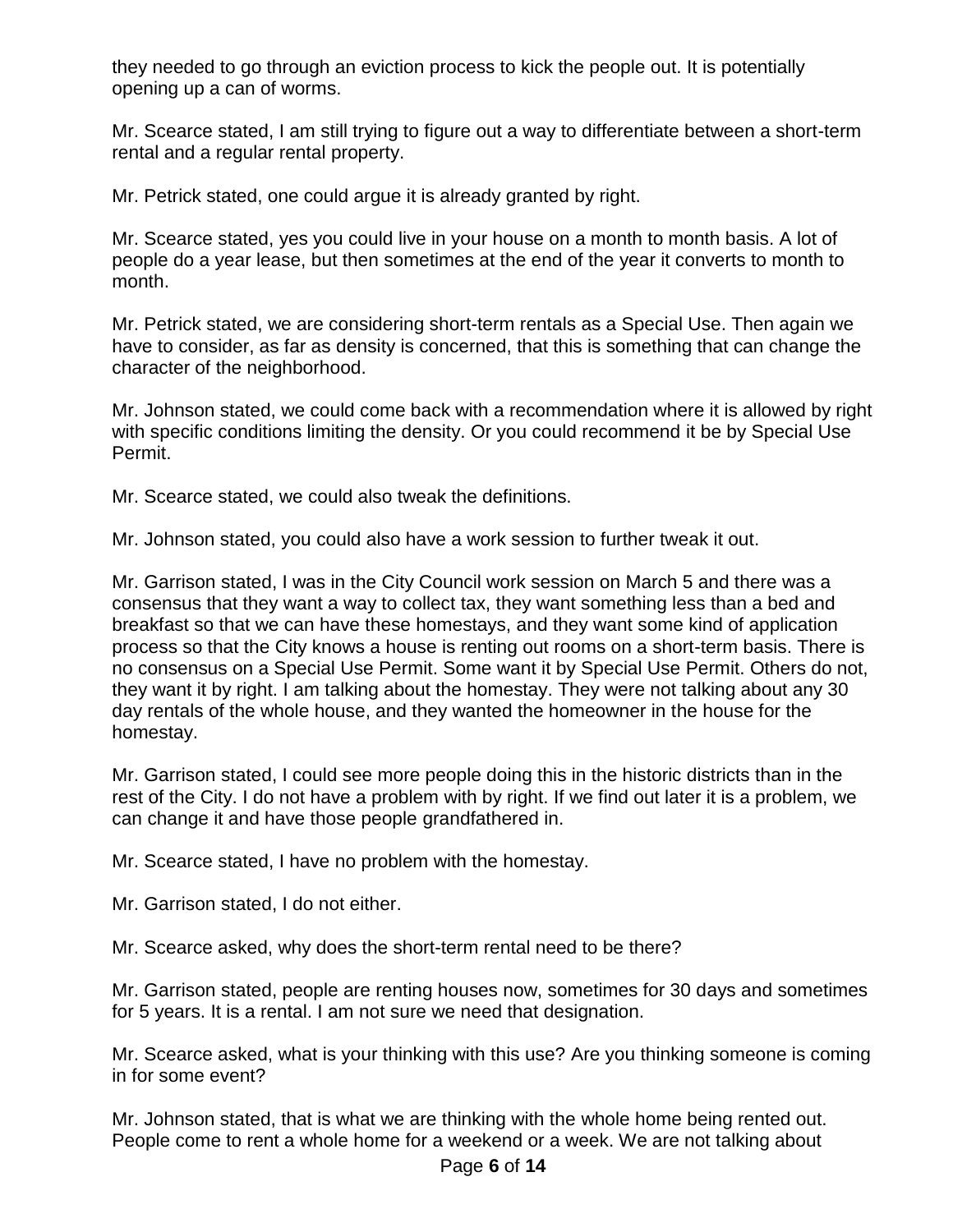people who are leasing it monthly. The 30 day limit is to differentiate between the two. Based on the people we have talked to, and looking at Airbnb and similar sites, when these residences are being rented out it is often as a whole home. It is a vacation house of sorts.

Mr. Scearce asked, for homestay the homeowner is there?

Mr. Johnson stated, correct.

Mr. Scearce asked, can we do a homestay 1 and 2, with an owner and without an owner? I am concerned that someone will find themselves in this category when they do not intend to be.

Mr. Garrison stated, yes because we do not require a Special Use Permit for someone to rent out a home. Why should we require them to get a Special Use Permit for renting for 30 days or 14 days? If someone wants to rent out a house for 14 days, then to someone else for another 14 days, it is no different than renting it out for a long period of time. I just do not see the need for that particular section.

Mr. Wilson stated, except that the Special Use idea allows neighbors to know what is being changed in their neighborhood. If it is by right, there is none of that.

Mr. Garrison stated, but if I owned 3 houses and want to rent 2 of them, I do not need a Special Use Permit now. Why should I need a Special Use Permit to rent them for 30 days? It is not changing the neighborhood.

Mr. Jones stated, I noticed the Commissioner of Revenue is sitting in the back. I wonder if he might comment. You suggested a \$250 registration fee. Who would have to pay that? All these people?

Mr. Johnson stated, if they do not have a business license and they are not paying taxes.

Mr. Jones asked, so anyone who wants to rent their home for a weekend better have their registration on file with the Commissioner of Revenue?

Mr. Johnson stated, that or they could have a business license. It is the same with hotels. They are required to have a business license.

Mr. Jones stated, I doubt these people doing this have a business license.

Mr. Johnson stated, we are talking about people renting out rooms or homes for a week or weekend at a time, like a hotel. This is what we are getting at when we say short-term rental.

Mr. Jones stated, so let us say there is a big race coming to VIR and NASCAR fans are coming in. Someone walks up to my house and says they will give me \$5,000 if we can live here for the week. Do I have to get a registration license?

Mr. Johnson stated, technically yes. It is a commercial operation.

Mr. Scearce stated, if this goes through. Or we can say I have a rental house which is vacant, then I rent it out for a month. Then someone else comes in and rents it out for a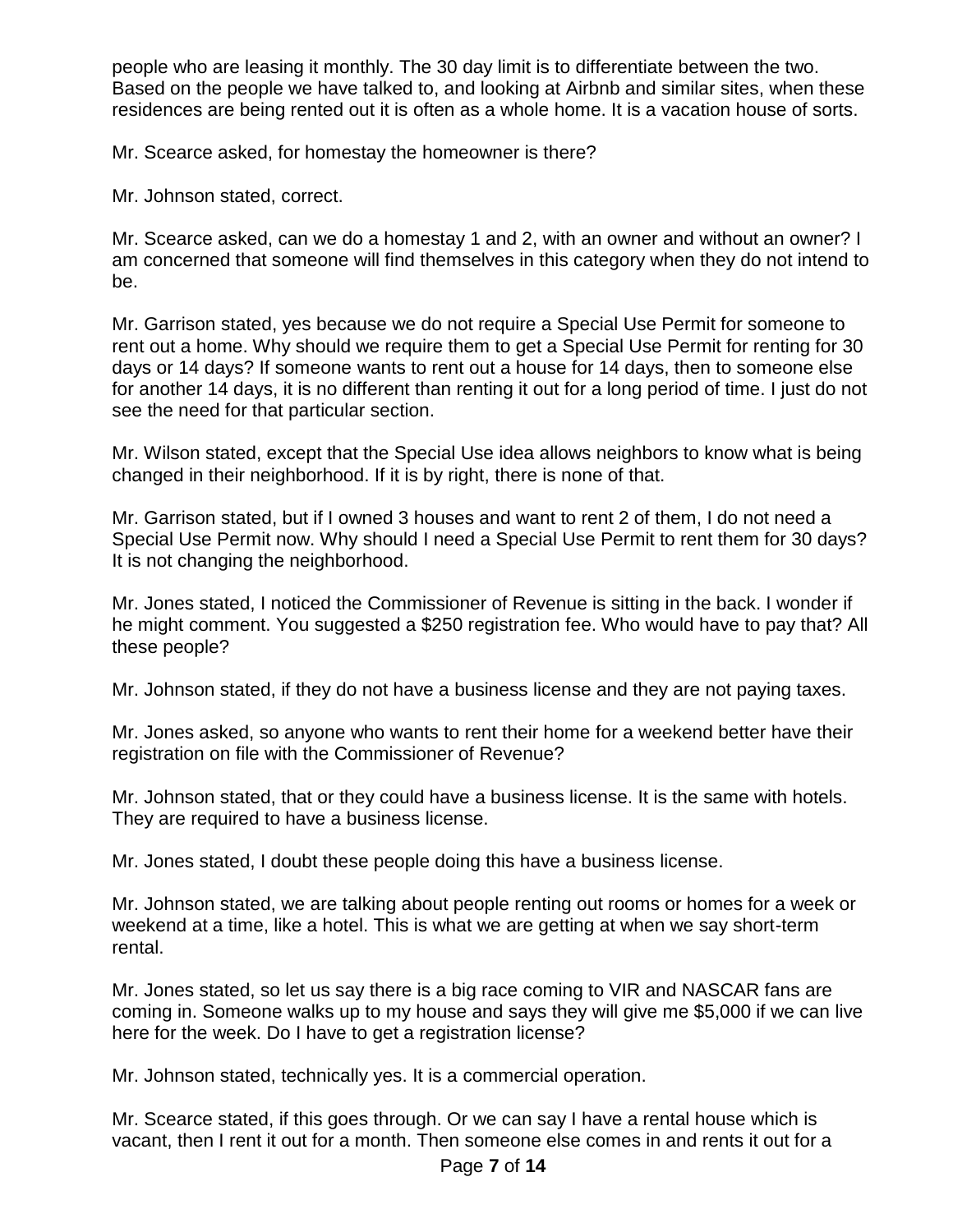month. I am not doing anything different than I normally would. It is just short-term. As an owner, I would not want to do that because of more wear and tear. But I could get caught up in this use unnecessarily.

Mr. Petrick stated, but these would ideally be furnished.

Mr. Garrison stated, since the Commissioner of Revenue is here, can we invited him to speak to us?

Mr. Scearce stated, we could.

Mr. Garrison stated, he spoke to Council on March 5. I was going to reiterate what he said, but since he is here I think we should allow him to say it.

Mr. James Gillie stated, it can take a while if you give a politician a microphone but ok. Historically, the Commissioner of Revenue office does not dictate policy. That is for City Council as legislators. Anything I did with Bryce was to discuss what we are doing now. If someone comes up to you for VIR like that, I am not going to be involved in that. But if you advertise your home to be used to rent, then I am probably going to become involved. Let me remind the Commission, there is no business license issued until zoning is approved.

Mr. James Gillie stated, the feedback I got from the work session is that Council members want to expedite this homestay, Airbnb, whatever you want to refer to it, to waive the business license fee, to waive the tax that way. That is why Bryce and I together recommended a fee, similar to what has been done in other localities, in lieu of the tax. The consensus was that it is a burden for someone to be doing this thing if they have to be taxes, business license, zoning clearance, and stuff like that. That is the reason for that recommendation. The \$250 registration fee that was to cover any taxes they would have collected in any year. That is a yearly fee.

Mr. Scearce asked, that is for a homestay property?

Mr. James Gillie stated, yes. Now let me touch on the rental property of someone's house or something like that. I am not going to be involved if someone comes to you want wants to rent your house for x number of days. But when you hold yourself out for advertisement and compensation that is when I am going to have to get involved. You are in a business. Whether you think you are a business or not, you are a business.

Mr. Jones asked, so if I have a sign in my yard that says for rent?

Mr. James Gillie stated, exactly.

Mr. Scearce stated, any other questions for Mr. Gillie? Ok, thank you.

Mr. Wilson stated, I do not have any questions for Mr. Gillie. Just to come to a jumping off spot, it really strikes me that short-term home rental is the one where we have the most questions.

Mr. Scearce stated, right.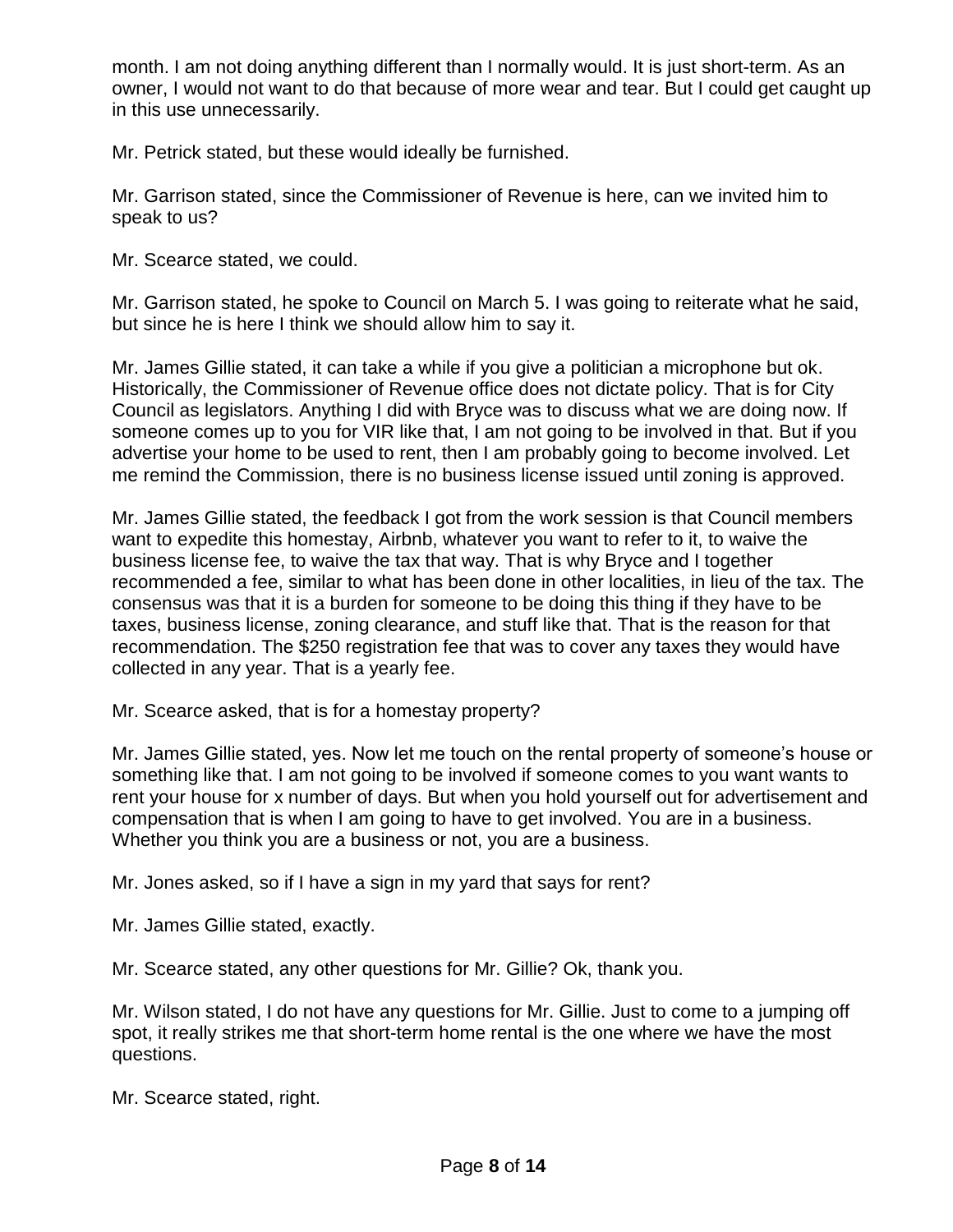Mr. Wilson asked, so for the bed and breakfast, hotel/motel, and boarding house, nothing really changes?

Mr. Johnson stated, correct.

Mr. Wilson asked, are there any major issues with homestay that are unresolved that we could not act on?

Mr. Johnson stated, I believe there was some discussion about that, about renting a room or two and density.

Mr. Petrick as far as granting that by right, I would have an objection to that.

Mr. Wilson stated, but that is what you are recommending? That is be by right?

Mr. Johnson stated, correct.

Mr. Wilson asked Mr. Liepe, and for you what was your position on that?

Mr. Liepe stated, I am for by right in the historic district. I am not sure it is appropriate for every neighborhood. I think in the historic districts it is appropriate for a homestay.

Mr. Scearce stated, could you come back up?

Mr. Wilson asked, what is your distinction between the historic neighborhoods and everybody else, that you think it is not legitimate by right for the others?

Mr. Liepe stated, there is two things on my mind when I say that. One is that by doing just the historic districts, it gives you the flexibility to expand later. I am thinking about how to expand cautiously. The other thing is that the historic districts is where people come when they are not here for work. That is where the attractions are, and in the River District. I think it should be clustered around that. I would like to see more people come here for vacation, like it, and decide to move here.

Mr. Wilson asked, so your motivation is to encourage occupancy in those areas?

Mr. Liepe stated, yes that is an important part of it. The other thing is I wonder if people know the city in Virginia with the lowest property tax rate. That city is Williamsburg because of its tourism. They are paying the taxes. That is another reason I would like to find ways to encourage people to visit here.

Mr. Wilson stated, but by extending it to everybody, we are not necessarily limiting people from coming here. It just means we are not limiting people to just coming to those two areas, those historic districts.

Mr. Liepe stated, that is true.

Mr. Wilson stated, for example would the West Main area, not the Old West End, be included in that?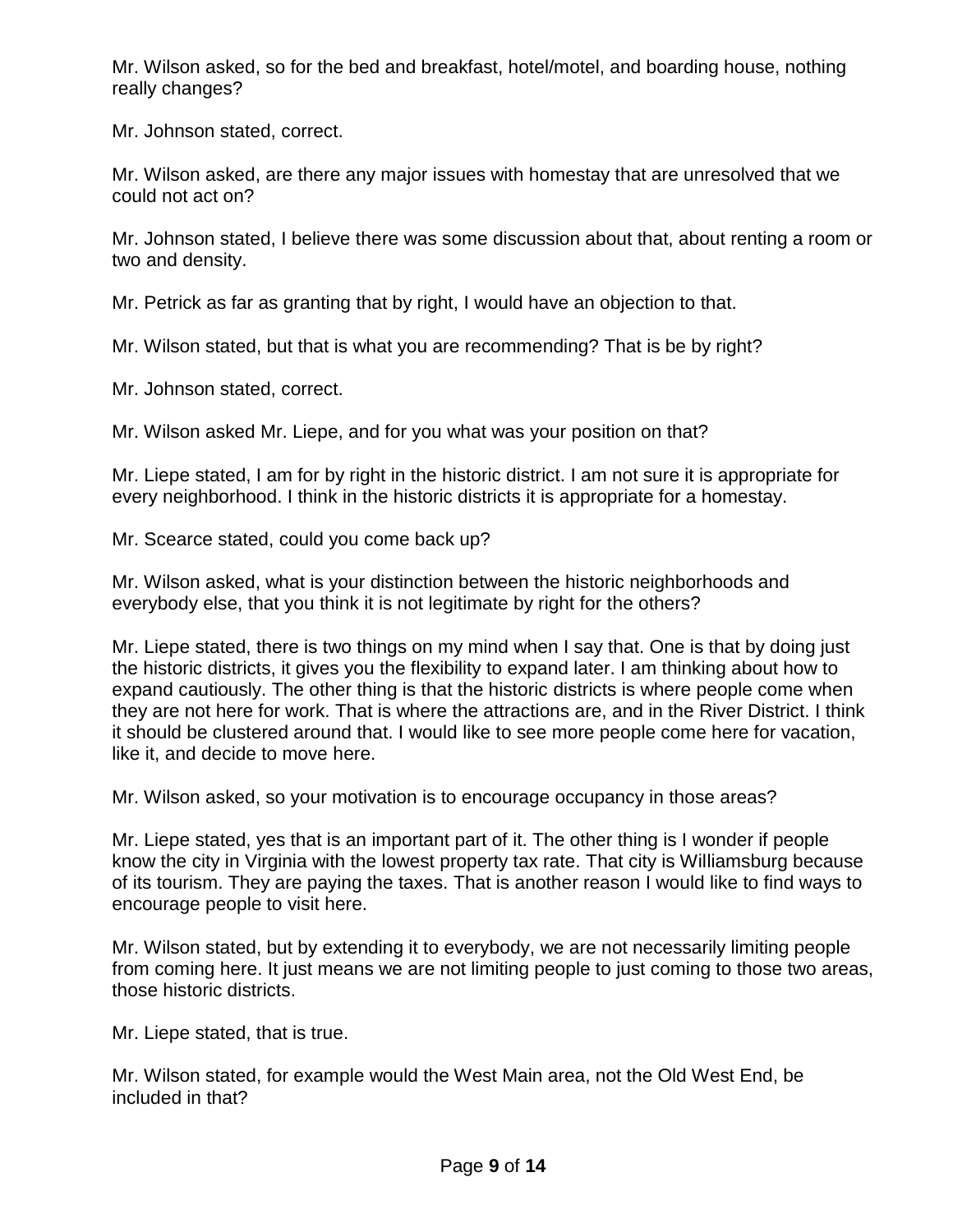Mr. Liepe stated, then are you including Forest Hills, and on and on and on? There are a lot of areas with the City with smaller homes. The Old West End has larger homes for the most part, so they could make effective use of a homestay regulation.

Mr. Wilson stated, thank you. I just needed clarification.

Mr. Garrison stated, why are we going to discriminate against people who do not live in those historic districts?

Mr. Scearce stated, I do not see any problem with by right for homestay.

Mr. Wilson stated, are we ready to act on this? It seems that there are still a lot of questions about the short-term home rental. Is there any way to work that out of there so that we can move forward, since City Council is chomping at the bits?

Mr. Garrison stated, why cannot we just eliminate the short-term home rental? It is a new section anyway. I do not see a difference between 30 days and 365 days and 10 years. If you are renting you are renting. We are not requiring a Special Use Permit for rental housing. Why should we require it if it is short-term? I think we can just take that out. I do not think anyone has a problem with the homestay.

Mr. Scearce stated, you seem to think that City Council is really pushing for the homestay.

Mr. Garrison stated, absolutely. As far as I know, they were not asking for short-term rental of 30 day. You were there, too.

Mr. Gillie stated, two City Council members said they would prefer not to have someone residing in the house while they were there. So under our short-term rental, the person is not actually living there. They are out of it. But under the homestay portion, they are supposed to be there. So there is a question.

Mr. Garrison stated, so if this goes to City Council and there is a question about that, I would simply stand up at this microphone and say to them, why do we need the short-term situation? People are renting houses every day in this city, and no one knows how long those rentals are for except for the person that is renting them and the person that is renting it to them.

Mr. Gillie stated, we have given you what we think. We are not opposed to holding it a while longer. As Bryce covered earlier, this has been a very quickly changing thing throughout Virginia. There has been no consistency. I think the Commissioner of Revenue can back us on that. Every locality has been doing something different. Some have been going one way, then pulling back and going another way. If there is still confusion, you can make a recommendation to hold this and talk about it some more. But if you want proceed on and eliminate it, we will recommend whatever Planning Commission decides.

Mr. James Gillie stated, I want to remind the Commission that if someone rents something for 30 days, that is just like a hotel/motel rent. In the Commissioner of Revenue's eyes, they would have to get the zoning, business license, and collect the 7% tax. That is unless something has changed.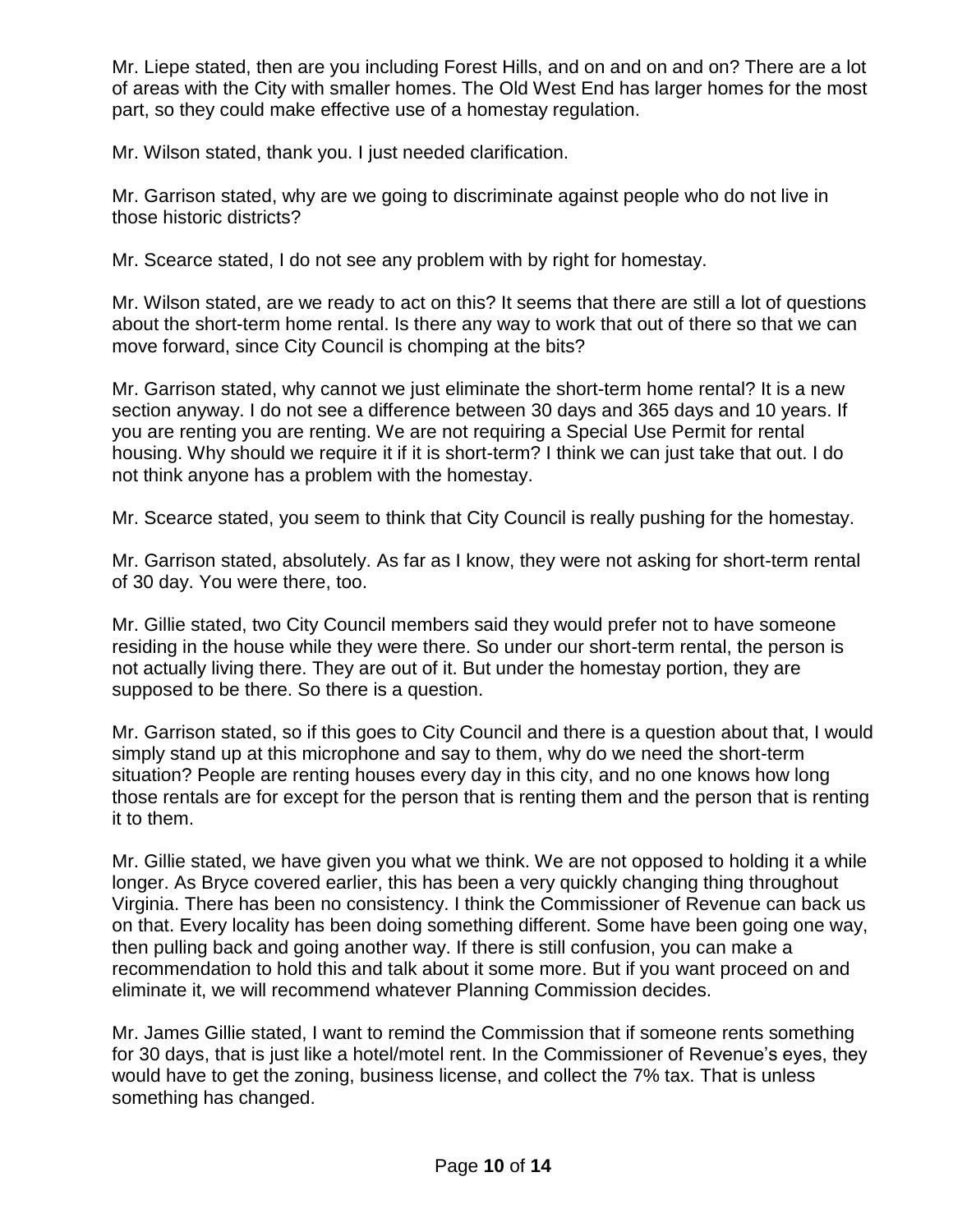Mr. Petrick stated, but presently we do not have something on the books which restricts residential rental properties from terms.

Mr. Johnson stated, right now the closest definition we have for what people are doing is bed and breakfast. Even if they are renting an entire house for a weekend, the closest definition we have is bed and breakfast where technically a host is supposed to be present and serve breakfast. But if you are renting it for a weekend, that is really similar to a hotel. You are competing with a hotel and motel, rather than people leasing for long-term living.

Mr. Scearce stated, I can see if someone says I have this nice home in the West End and I am going to furnish it and offer it for short-term rentals and designating it as such, I could maybe see it under that circumstance. But I do not think people are going to be standing up and doing that.

Mr. Petrick stated, it sounds like something we should not allow, not permit unless they have a Special Use Permit.

Mr. Johnson stated, that is staff's recommendation for the whole home.

Mr. Petrick stated, but we do not require that now. To make that illegal for these reasons, you cannot advertise it, cannot rent it as a monthly rental furnished without a Special Use Permit. How are you going to enforce that?

Mr. Johnson stated, right now we treat it as a bed and breakfast which requires a Special Use Permit.

Mr. Scearce asked, if I had a house and it was fully furnished and I rented it, it would be a bed and breakfast?

Mr. Johnson stated, if you are renting it for the week or weekend. Let us say someone is coming to visit Averett, they are looking at different colleges and the family wants to get a feel, they are visiting. It is either that or perhaps a hotel.

Mr. James Gillie stated, under the hotel/motel ordinance you can rent it up to 90 days before you have to sign a contract. You are paying the hotel/motel tax up to 90 days. After that would be a contract you would sign just like any kind of lease.

Mr. Garrison asked, would anyone happen to know how many rental houses there are in the City of Danville? I am betting 30-40% are rentals. I know areas on Westover Dr. Where whole blocks where homes are rented out.

Mr. Gillie stated, correct. Off the top of my head I do not know those numbers. I did not think that would come up so I did not pull that information.

Mr. Garrison stated, but we do not require them to get Special Use Permits and I am sure some of them are renting houses that are furnished.

Mr. Gillie stated, that is a long-term basis though. Usually it is a year. The standard year lease then it turns over. I am not aware of any short-term 30 day leases. That is one of the issues in that people who are coming here for six months ask how do I find a house. Mr. Scearce as the realtor could probably defer better it is a year, then a lease can turn over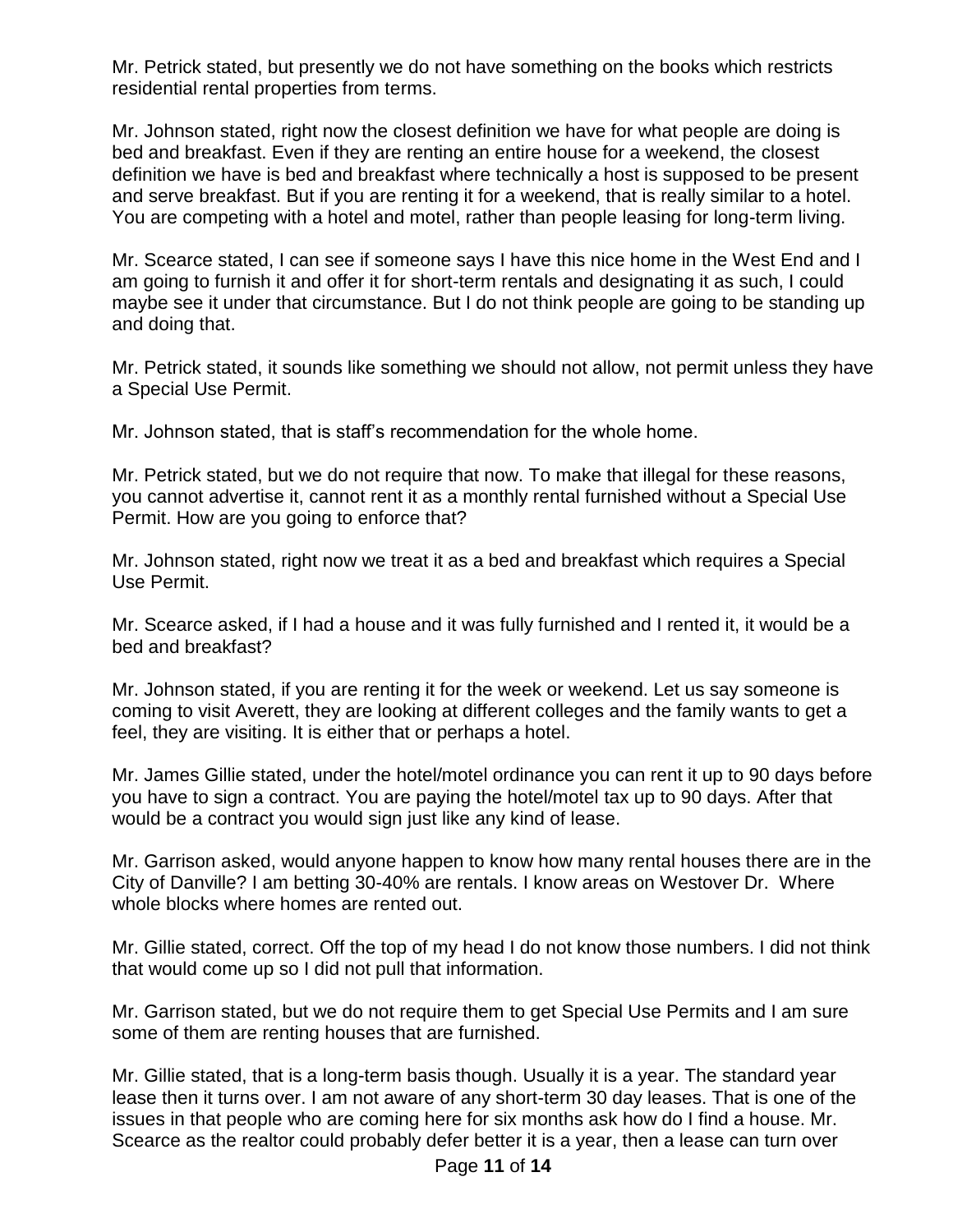automatically to a month to month basis. When you sign a lease, you are locked into that place.

Mr. Gillie stated, these are different. You are coming in for a day, two days, three days, four days. Same thing if you are staying at a hotel, it is just that now you are using a house. That is why we look at it as a different animal. While it is a rental, it is a different type of rental. There is familiarity with a house you have long-term. You know where the doors are. You know where your exit windows are. You know where your smoke detectors are and stuff like that. When you come in to someone's house for a weekend, if there is a fire how do you get out? This is health, safety, and welfare of the guests. Hotels have sprinkler systems and stuff like that. These houses do not. There are a lot of finer details that get involved.

Mr. Petrick stated, there are a lot of finer details to look at here. You allow up to eight people. What if all eight have vehicles. Do we put restrictions on that? That is certainly going to be an issue.

Mr. Johnson stated, it could.

Mr. Petrick stated, if you have eight people, I doubt they are all from the same family.

Mr. Johnson stated, the reason we chose eight is it could either be one large family or a group traveling together, perhaps two families. But you are right that it could end up being eight separate cars. That is another reason to look at this on a case by case basis as a Special Use Permit.

Mr. Wilson stated, I do not see any major issues around the homestay. Am I correct on that?

Mr. Garrison stated, I have none.

Mr. Scearce stated, right.

Mr. Petrick stated, except for how it is initiated. Either by right or by Special Use Permit.

Mr. Garrison stated, my issue is by right.

Mr. Wilson stated, the only real thing I have heard back is restricting it to certain neighborhoods. Is there a big issue there? So the bed and breakfast, hotel/motel, and boarding house are already in place so we are not recommending any changes there.

Mr. Johnson stated, correct.

Mr. Wilson stated, so the only real issue is the short-term home rental. Any you even suggested things like we do not even like the name. Is it possible to go ahead and act on this, but eliminate that item to deal with at a later time? We can move forward in these other areas, but we can come back to clean up this short-term home rental. Or do we need to put everything on hold and have a work session?

Mr. Scearce stated, that was my thoughts. We can bring it back next month or anytime if we feel there is a need for it.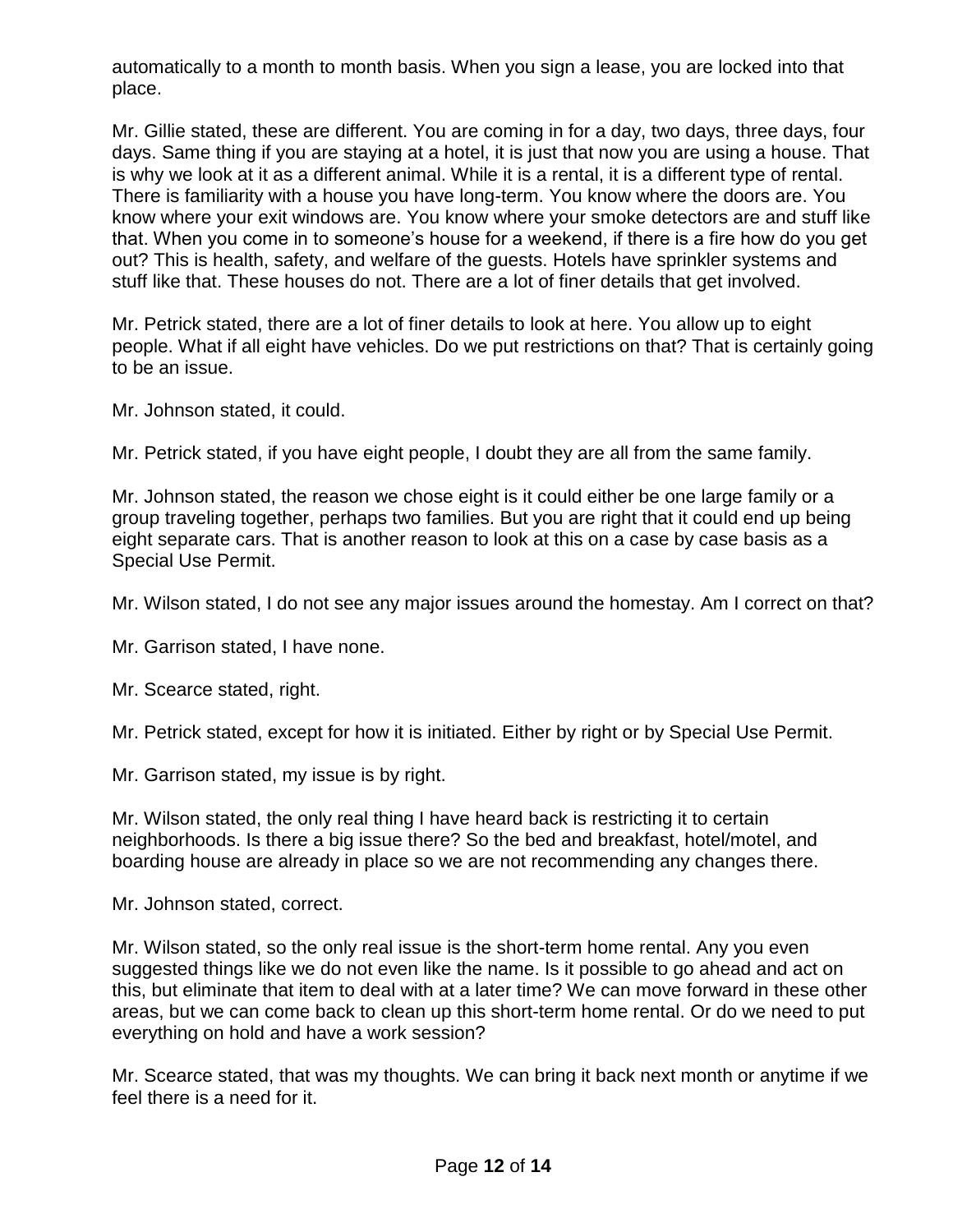Mr. Wilson stated, I think some people on the Commission are more clarified on it than others. I am one of those that is not clarified. I would like to work on it some more, even for the minor thing like what are we calling this. But if everything else is in place, can we move forward?

Mr. Johnson stated, if you have consensus on the homestay portion, and do not forget there is also the home occupation area, you could move forward with that. You could table consideration of the short-term home rental for a work session or consideration at another business meeting.

Mr. Whitfield stated, actually you would not even have to table it. As long as it is not voted on you do not have to deal with it. That way there is no issue with bringing it back off the table. Like you have done in the past, where you agree with these things but not with this, so you just eliminate it for the time being. That way at any point in time you can bring it back and study it at a work session or one of these meetings.

Mr. Wilson stated, I am going to have to get much more comfortable with a lot of the questions around the short-term home rental before I can say let us move forward. But I think I am ok with everything else. Unless you see a reason why doing the homestay messes up all the other stuff. You will still be using the bed and breakfast as your designation for these other things, correct?

Mr. Johnson stated, correct.

Mr. Jones asked, can we recommend staff's recommendation on homestay, bed and breakfast, hotel/motel, and boarding house?

Mr. Garrison stated, we do not have to make any recommendation on bed and breakfast, hotel/motel, and boarding house. They are already in the code.

Mr. Scearce stated, the best way to say it might be to recommend staff's recommendations, modified by removing the short-term home rental.

Mr. Whitfield stated, you might even say to be looked at at a future date. That way it could be next time. It could be two years from now.

Mr. Garrison stated, like when it becomes necessary?

Mr. Whitfield, right.

**Mr. Petrick made a motion to postpone consideration regarding short-term home rentals and short-term rentals for separate discussion at a later date. Mr. Jones seconded the motion. The motion was approved by a 5-0 vote.**

**Mr. Wilson made a motion to recommend approval of the Zoning Code Amendment for Article 2 entitled "General Regulations", Section T entitled "Home Occupations", and Article 15 entitled "Definitions", Section B entitled "Definitions" as presented by staff with the exception of the short-term home rental items. Mr. Garrison seconded the motion. The motion was approved by a 4-1 vote.**